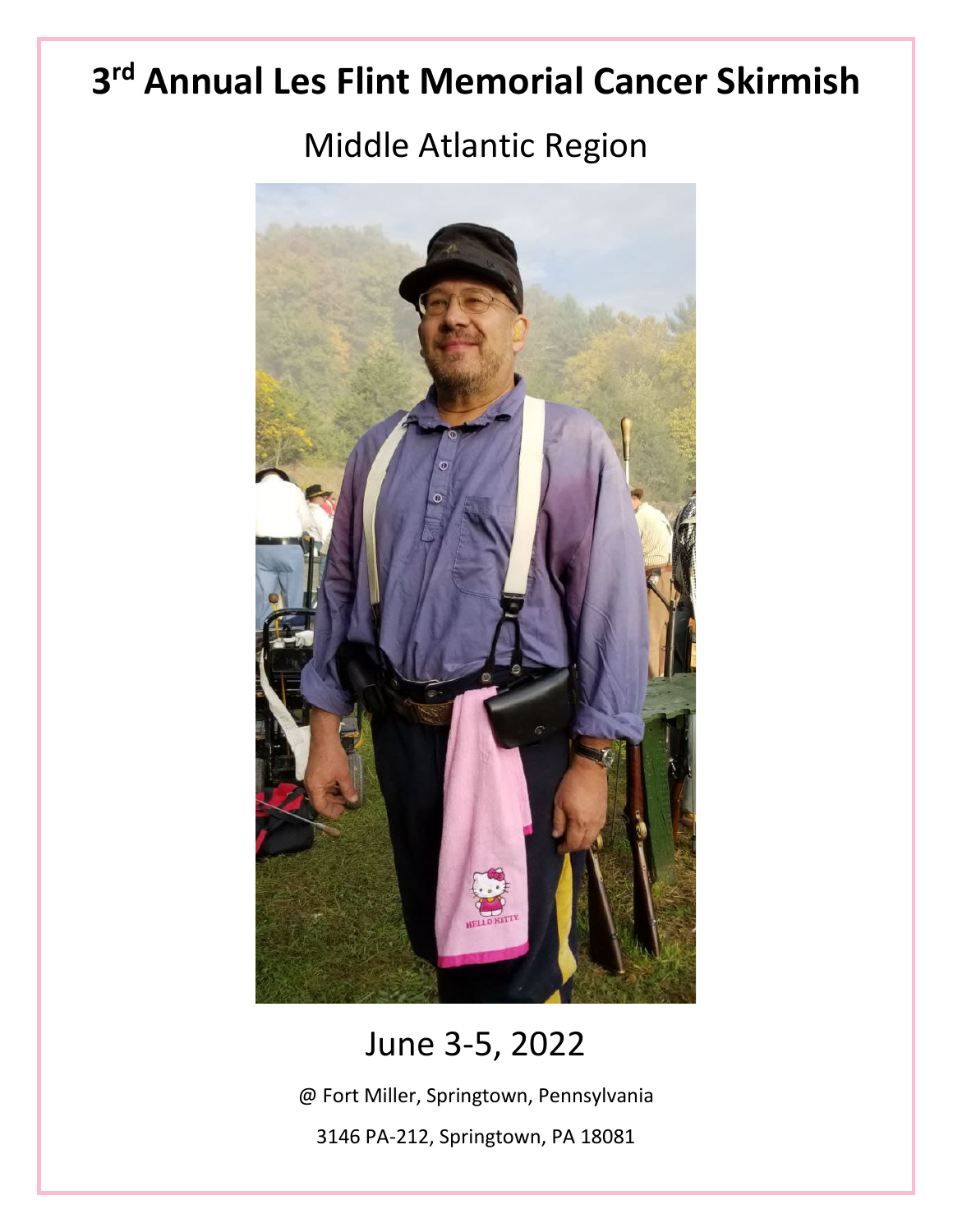

3rd Annual Les Flint Memorial Cancer Skirmish June  $3rd - 5th$ ,  $2022$ 

@ Fort Miller, Springtown, PA



## **Schedule of Events\***

#### **Friday, June 3rd**

1000 – Campground opens

1200-1700 – Range Open for Individuals

- 5 shots per target for score
- \$1 per Match and Reentry
- Recruit shooting allowed\*\*

#### **Saturday, June 4th**

0900-1330 – Individuals; Recruit shooting allowed\*\*

1100-1130 – Youth Team BB Match

1330-1400 – Carbine Team Setup

1345 – Carbine Team Commanders' Meeting

1400 – Carbine Team Match

Immediately following Carbine – 4-Man Team Match Setup, Commanders' Meeting and Team Match

c.1730 – Range Closed for the day

#### **Sunday, June 5th**

0900-0930 – Individual Protest - \$1/protest

0930 – Musket Team Commanders' Meeting

0945 – Opening Ceremonies

1000 – Musket Team Match

Immediately following Musket – Smoothbore Team Match Setup, Commanders' Meeting and Team Match

c. 1500 – Range Cleanup and Closure

**\*All N-SSA Rules Apply\***

### **Carbine Team Events** – 5 Person

50-Yard Events:

- 20 Clay Pigeons on a Backer some "hidden"
- 10 Hanging 4" Tiles
- 10 Hanging Clay Pigeons
- 5 5" Drywall Diamonds w/Golf Ball
- 100-Yard Event 7 Hanging 6" Tiles

#### **4-Man Team Events** – 4 Person

*4-Man Teams must include at least one musket, one carbine and one smoothbore. The 4th gun is the team's choice.* 

*Units must provide own timer/safety – 1 person.* 50-Yard Events:

- 16 Clay Pigeons on a Backer some "hidden"
- 8 Hanging 4" Tiles
- 8 Hanging Clay Pigeons
- 25-Yard Event 12 Small Mixed Tiles (<3")

### **Musket Team Events** – 5 Person

50-Yard Events:

- 20 Clay Pigeons on a Backer some "hidden"
- 10 Hanging 4" Tiles
- 10 Hanging Clay Pigeons
- 5 5" Drywall Diamonds w/Golf Ball

100-Yard Event - 7 Hanging 6" Tiles

#### **Smoothbore Team Events** – 3 Person

*Units must provide own timer/safety – 1 person.* 25-Yard Events:

- 9 Clay Pigeons on a Backer
- 6 Hanging 4" Tiles
- 6 Hanging Clay Pigeons

50-Yard Event – 5 5" Drywall Diamonds w/Golf Ball

 **Youth Team BB Match is open to all children 14 years of age or younger. Each child must have a nonshooting adult with them on the line.**

Questions, please email [lwarnerl15@gmail.com](mailto:lwarnerl15@gmail.com) or call 267.254.1847.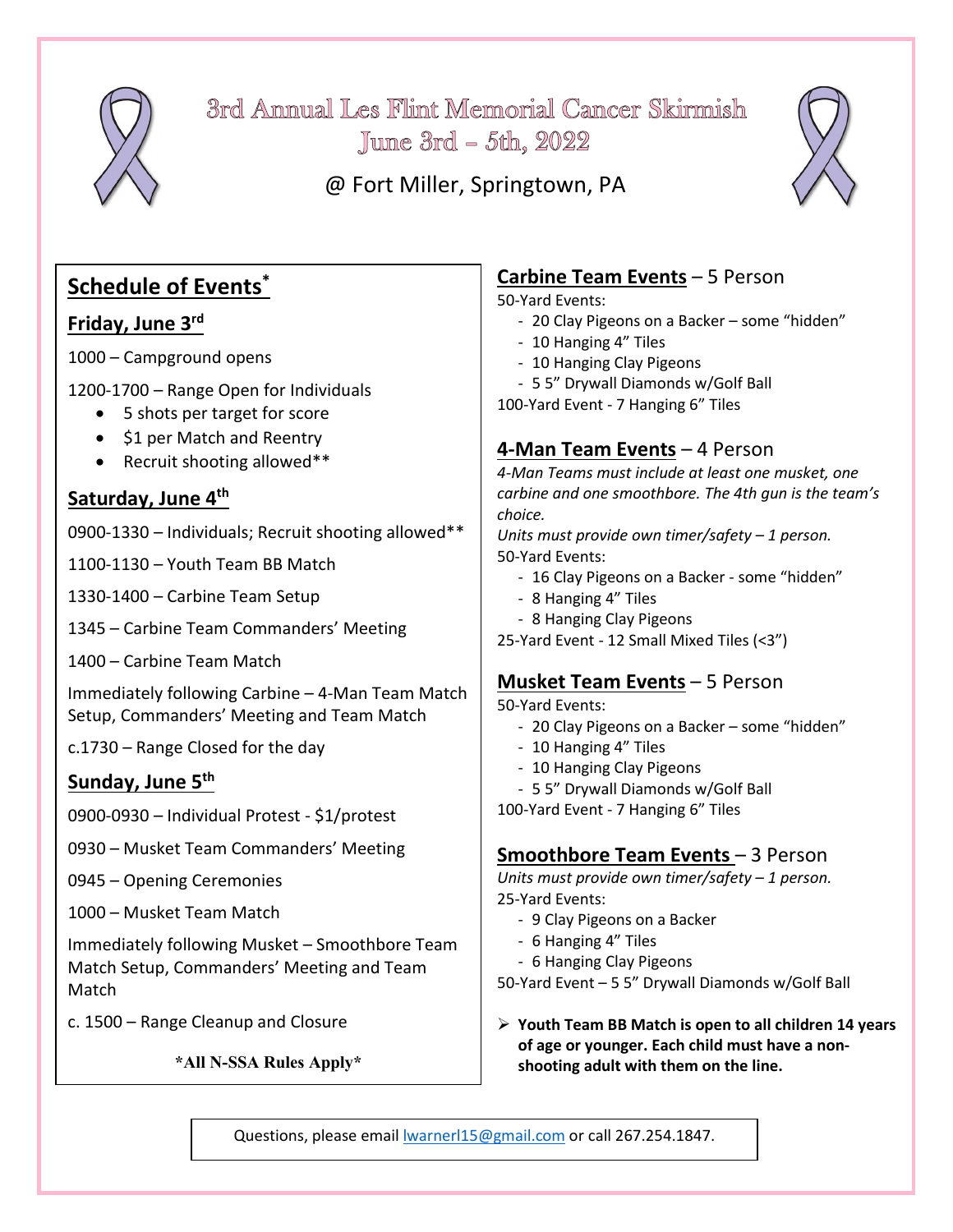#### **Awards**

All Medals will be "classified" the weekend of the shoot and will be awarded on a "sliding scale." See below for details.

#### **Individual Matches**

- Musket- 50yd, 100yd & Agg
- Carbine- 50yd, 100yd & Agg
- Revolver- 50yd, 100yd & Agg
- Breechloader- 50yd, 100yd & Agg
- Smoothbore- 50yd, 100yd & Agg
- Musket/Carbine Agg & Grand Agg
- BB-Gun (Youth Only)

#### **Team Matches**

- Musket
- **Carbine**
- Smoothbore
- 4-Man

#### **Other Offerings**

- Guess the Lead Weight– lead donated by the 13th N.J. Volunteers (055-MA)
- 50/50
- Ammo Cans .30 cal, .50 cal, SAW and 20mm donated by Craig Watson, 11<sup>th</sup> N.J. Volunteer Infantry (219-MA)

*--All proceeds will be donated to the charity of choice determined by the Middle Atlantic Region.--*

\*Times, uniform requirements, team events and targets may change depending on the weather and prevailing conditions.

\*\*Sponsored recruit shooting will be allowed during individual matches. Recruit shooting requires a completed Non-Member Participation form, the supervision of an N-SSA designated Instructor, an N-SSA-approved small arm, and the permission of the skirmish director.



Target material generously donated by the  $11<sup>th</sup>$  N.J. Vol. Infantry (219-MA), the Middle Atlantic Region and the Jeff Davis Legion (145-CV).